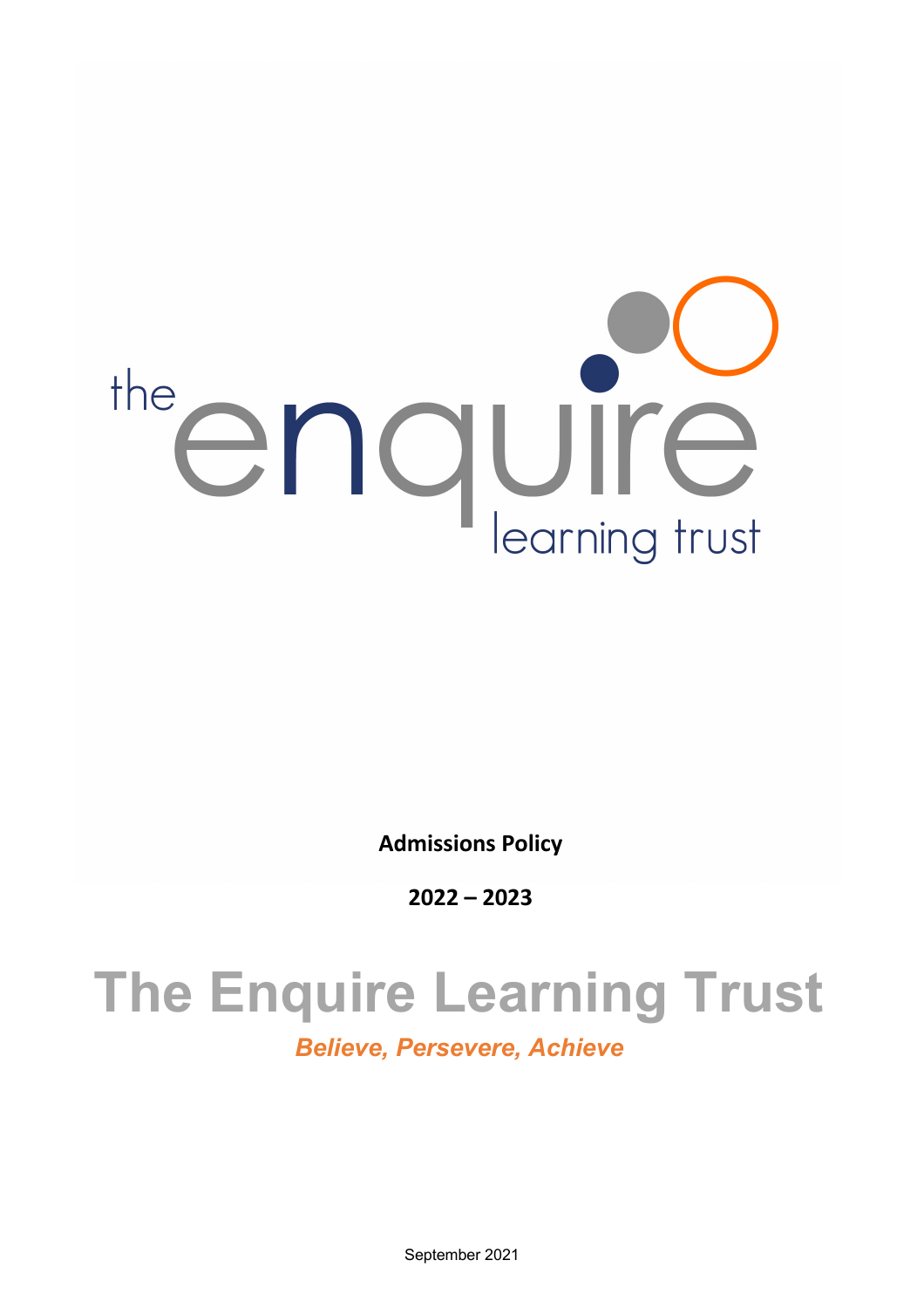

## **Contents**

|     | Contents                                                                   | $\overline{2}$            |
|-----|----------------------------------------------------------------------------|---------------------------|
|     | <b>Version History</b>                                                     | 3                         |
| 1.  | Aims                                                                       | 4                         |
| 2.  | Legislation and statutory requirements                                     | 4                         |
| 3.  | Definitions                                                                | 4                         |
| 4.  | How to apply                                                               | 6                         |
| 5.  | Requests for admission outside the normal age group                        | 6                         |
| 6.  | Children of UK Service personnel and crown servants                        | $\overline{7}$            |
| 7.  | 7.1 Allocation of places<br>7.2 Oversubscription criteria<br>7.3 Tie Break | $\overline{7}$<br>8<br>10 |
| 8.  | In-year admissions                                                         | 10                        |
| 9.  | Deferred entry or admission below compulsory school age                    | 10                        |
| 10. | <b>Waiting List</b>                                                        | 10                        |
| 11. | Appeals                                                                    | 11                        |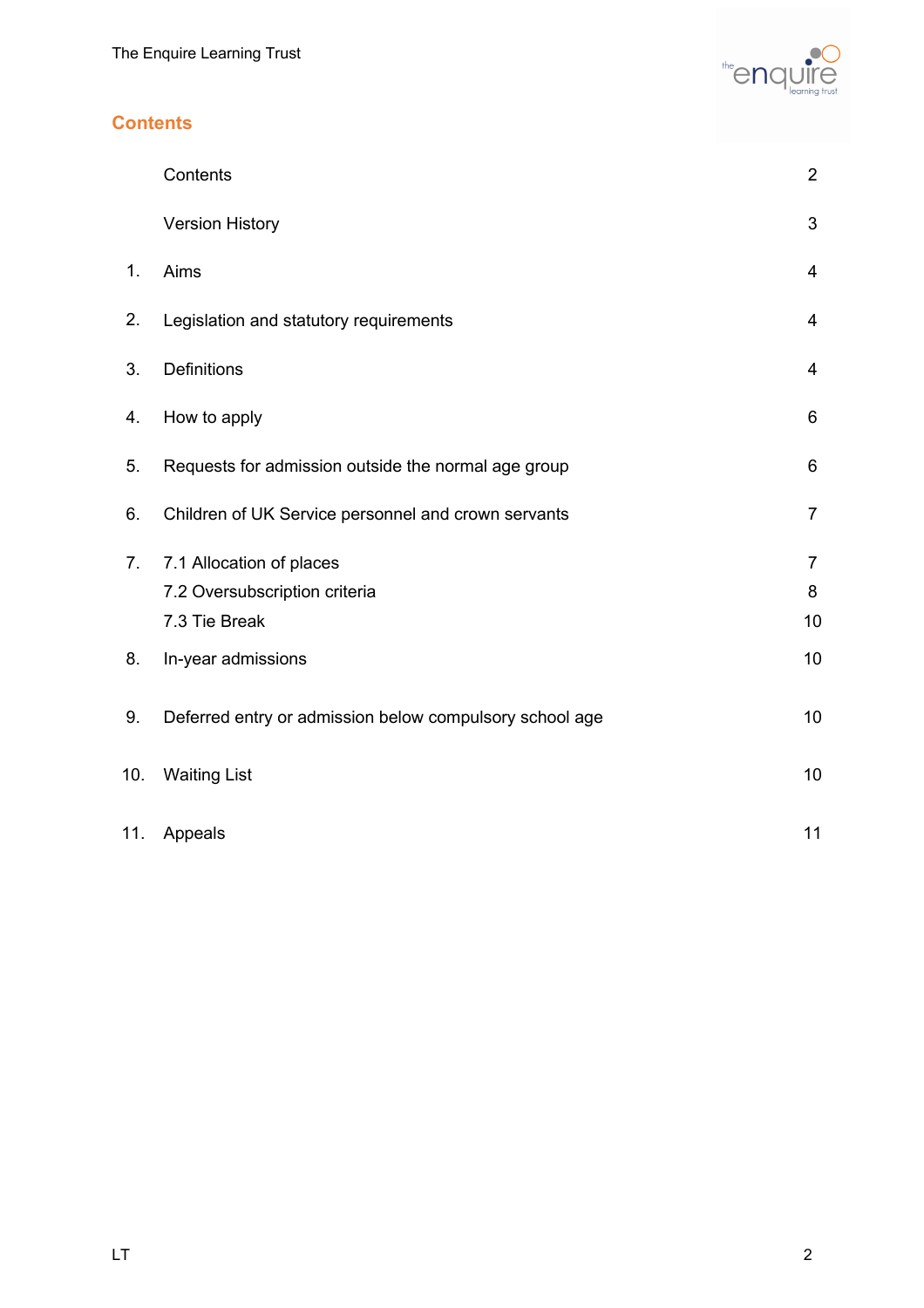

#### **Version History**

| Date             | Author         | Version | Comment                                                                                                                                                                           |
|------------------|----------------|---------|-----------------------------------------------------------------------------------------------------------------------------------------------------------------------------------|
| 7/11/19          | Sara Gartshore | V2      | Consultation on Buckingham PAN                                                                                                                                                    |
| Nov 2019         | Sara Gartshore | V3      | References to SEN statements removed and<br>updated with EHCP reference.                                                                                                          |
| Jan 2020         | Sara Gartshore | V4      | Updates as per LA advice on:<br>LAC outside England - page 7<br>Correct definition re staff at academy - page<br>4<br>Deferred entry or below compulsory school<br>$age - page 9$ |
| Sept 2020        | Liz Thompson   | V5      | MRPA and Hardwick Green – change to PAN                                                                                                                                           |
| Nov 2020         | Liz Thompson   | V6      | Waiting List description added                                                                                                                                                    |
| <b>July 2021</b> | Liz Thompson   | V7      | Update and review in line with the new School<br><b>Admissions Code 2021</b>                                                                                                      |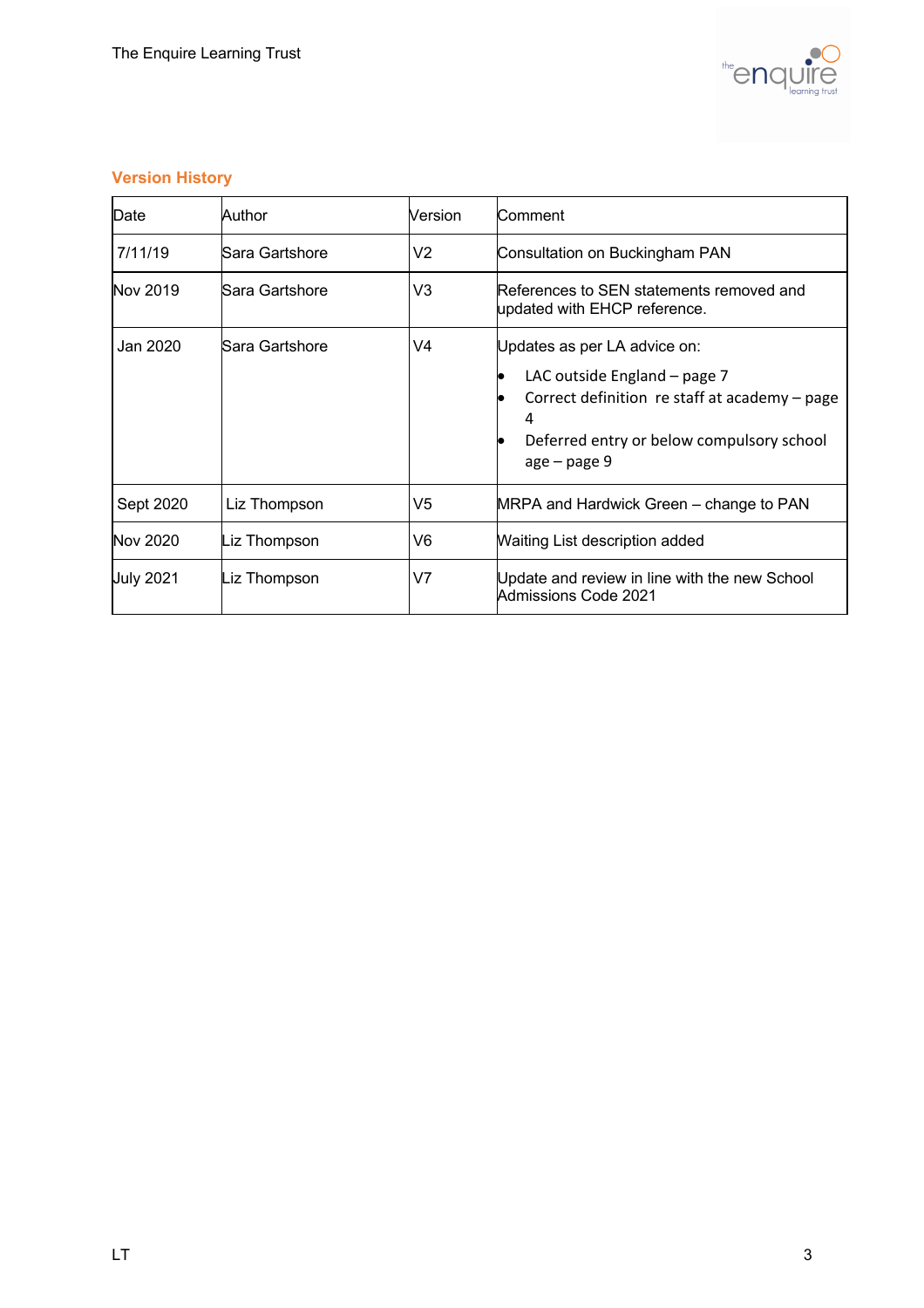

## **1. Aims**

This policy aims to:

- Explain **how to apply** for a place at the school
- Set out the school's **arrangements for allocating places to the pupils** who apply
- Explain **how to appeal** against a decision not to offer your child a place

#### **2. Legislation and statutory requirements**

This policy is based on the following advice from the Department for Education (DfE):

- School Admissions Code
- School Admission Appeals Code

As an academy, the school is required by its funding agreement to comply with these codes, and with the law relating to admissions as set out in the School Standards and Framework Act 1998.

This policy complies with our funding agreements and Articles of Association.

#### **3. Definitions**

The **normal admissions round** is the period during which parents can apply for state-funded school places at the school's normal point of entry, using the common application form provided by their home local authority.

A '**looked after child'** or a child who was **previously looked after** but immediately after being looked after became subject to an adoption, child arrangements, or special guardianship order including those who appear (to the admissions authority) to have been in state care outside of England and ceased to be in state care as a result of being adopted. A looked after child is a child who is (a) in the care of a local authority, or (b) being provided with accommodation by a local authority in the exercise of their social services functions (see the definition in Section 22 (1) of the Children Act 1989) .

A child reaches **compulsory school age** on the prescribed day following his or her fifth birthday (or on his or her fifth birthday if it falls on a prescribed day). The prescribed days are 31 December, 31 March and 31 August.

#### **Rules for siblings**

Included in this factor are step siblings and half siblings living at the same address and who will be attending the academy at the expected time of admission.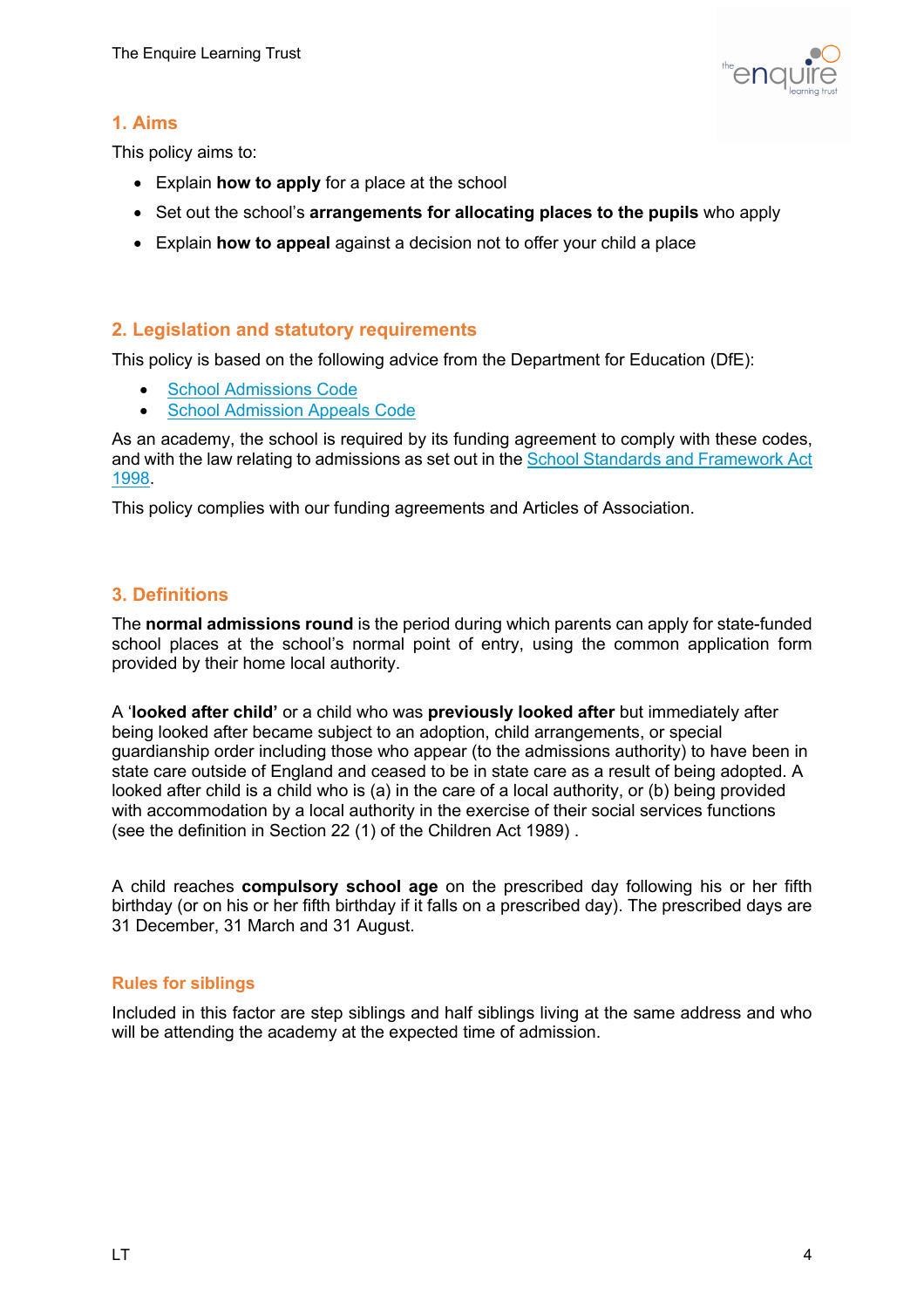

#### **Rules for Residence**

By home we mean the address where the child lives for the majority of the school term time with a parent who has parental responsibility as defined in the Children Act 1989. Or any child in the household where an adult in the household is defined as a parent for the purposes of Section 576 of the Education Act 1996. This could include a person who is not a parent but who has responsibility for her or him. It could include a child's guardians but will not usually include other relatives such as grandparents, aunts, uncles etc. unless they have all the rights, duties, powers and responsibilities and authority, which by law a parent of a child has in relation to the child and their property.

Where your child lives normally during the school week with more than one parent at different addresses, the home address for the purposes of school admissions will be the one where the child spends the majority of term time. If you can show that your child spends an equal amount of time at both addresses during school term time, you can choose which address to use on the application.

If you have more than one home, we will take as the home address the address where you and your child normally live for the majority of the school term time.

#### **Children of staff at the Academy**

Either:

a) where the member of staff has been employed at the school for two or more years at the time at which the application for admission to the school is made, or;

b) where the member of staff is recruited to fill a vacant post for which there is a demonstrable skill shortage.

#### **Distance**

For all Tameside Academies distance will be measured as a straight line from the child's home address, using the address point assigned by the National Land and Property Gazetteer, to the main gate to the school property. Measurements will be made using the local authority's school admissions data mapping software, which uses a Geographical Information System based on Ordnance Survey.

For all Lincolnshire academies distance will be measured as a straight line calculated electronically to three figures after the decimal point by Lincolnshire County Council school admissions team from the Post Office address of the home to the Post Office address point of the school.

For all North East Lincolnshire, North Yorkshire, Middlesbrough and Stockton On Tees academies distance will be measure by a straight line from the from door of the child's home address (including flats) to the main entrance of the academy, using the local authorities computerised measuring system, with those living closer to the academy receiving the higher priority.

For all Hull County Council academies distance will be measured by the shortest available safe route for pedestrians along footpaths, using footpaths alongside roads marked on the current street map of the City. Front entrance of home property (residence) to main entrance of school site is used. The Authority will use Routefinder, a computer mapping system, to make measurements.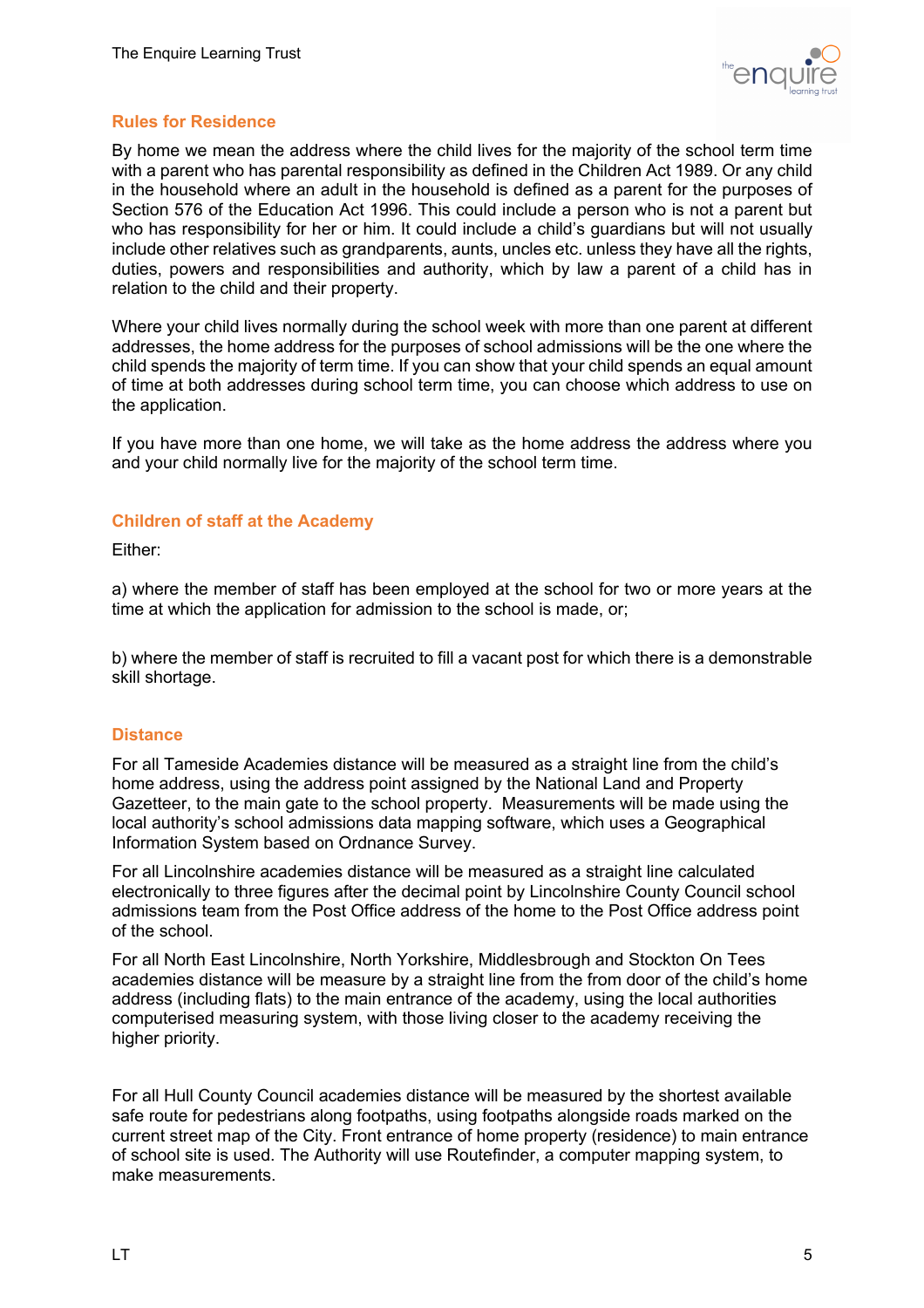

## **4. How to apply**

For applications in the normal admissions round you should use the application form provided by your home local authority (regardless of which local authority the schools are in). This maybe an electronic form. You can use this form to express your preference for a minimum of 3 state-funded schools (6 choices in Tameside Local Authority), in rank order.

You will receive an offer for a school place directly from your local authority.

Please note, pupils already attending our nursery will not transfer automatically into the main school. A separate application must be made for a place in reception.

#### **5. Requests for admission outside the normal age group**

Parents are entitled to request a place for their child outside of their normal age group. Parents may request that their child is admitted to a year group outside their normal age range, for instance where the child is gifted or talented or where a child has suffered from particular social or medical issues impacting on his or her schooling.

Decisions on requests for admission outside the normal age group will be made on the basis of the circumstances of each case and in the best interests of the child concerned. In accordance with the School Admissions Code, this will include taking account of:

- Parents' views
- Information about the child's academic, social and emotional development
- Where relevant, their medical history and the views of a medical professional
- Whether they have previously been educated out of their normal age group
- Whether they may naturally have fallen into a lower age group if it were not for being born prematurely
- The headteacher's views

Wherever possible, requests for admission outside a child's normal age group will be processed as part of the main admissions round. They will be considered on the basis of the admission arrangements laid out in this policy, including the oversubscription criteria listed in section 6. Applications will not be treated as a lower priority if parents have made a request for a child to be admitted outside the normal age group.

Parents will always be informed of the reasons for any decision on the year group a child should be admitted to. Parents do not have a right to appeal if they are offered a place at the school but it is not in their preferred age group.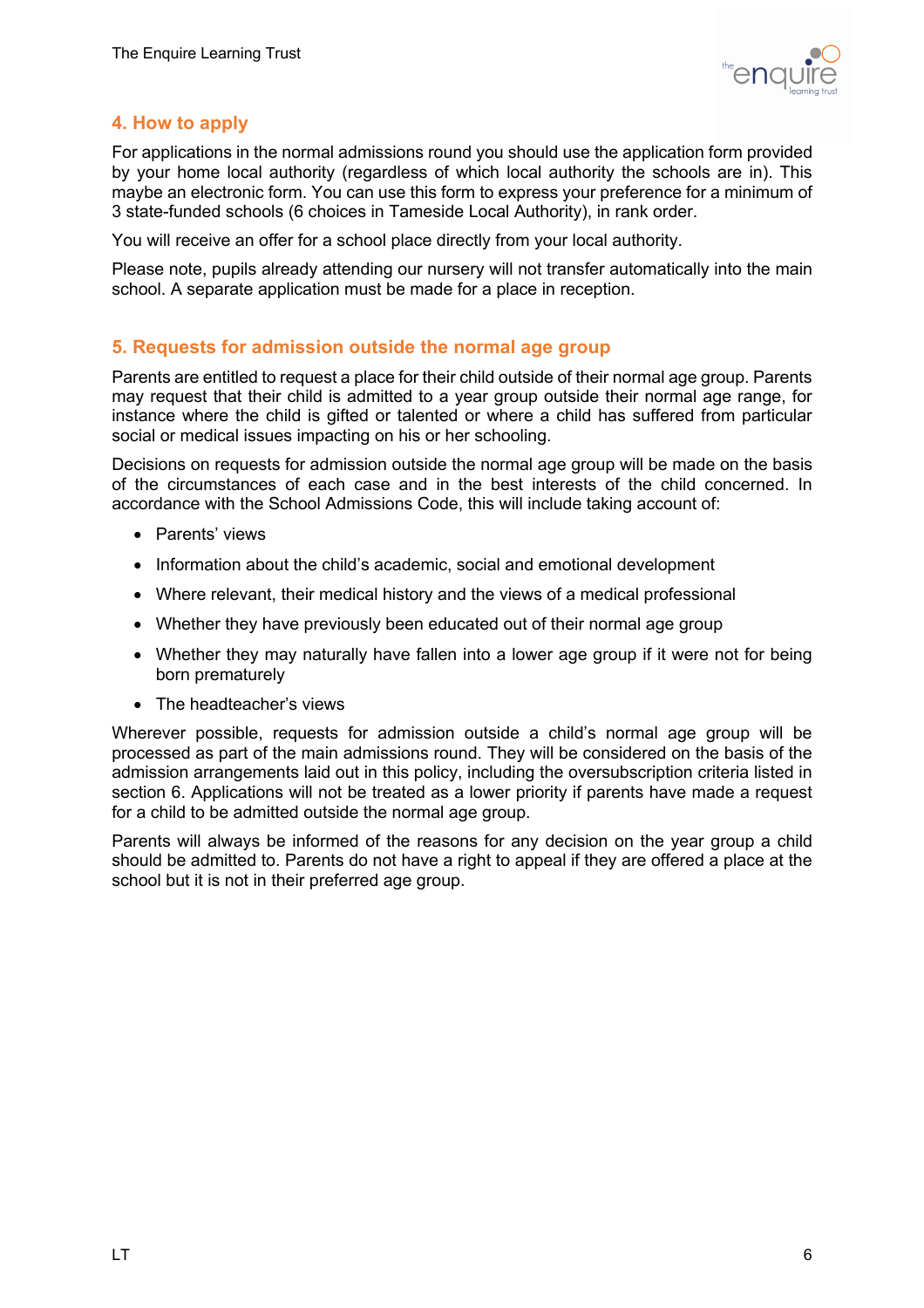

## **6. Children of UK service personnel and crown servants**

For families of UK service personnel with a confirmed posting to the area, or crown servants returning to live in the area from overseas, the Trustees will:

- Process an application in advance of the family arriving in the area provided it is accompanied by an official letter that declares a relocation date and a Unit postal address, intended address or quartering area address to use when considering the application against the school's oversubscription criteria.
- Accept a Unit postal address or quartering area address for admissions purposes for a service child where the parent requests this
- The Trustees will not refuse a service child a place solely because the family does not have an intended address or does not yet live in the area.

For late coordinated applications and mid year applications supported by the appropriate military documentation, we will aim to remove any disadvantage to UK service personnel (UK Armed Forces). The Trustees will consider whether:

- An application from that address would normally succeed in an oversubscribed year.
- There is any child on the waiting list with higher priority under the oversubscription criteria.
- The prejucide from admitting an extra child would be excessive.

The Trustees have discretion to admit above the admission number in these circumstances if they wish, but are not obliged to do so. If a place is refused, you will be informed of your right of appeal.

## **7. Allocation of places**

#### **7.1 Admission number**

| <b>North Yorkshire</b>            |                                                            |  |  |  |  |
|-----------------------------------|------------------------------------------------------------|--|--|--|--|
| Roseberry Primary Academy         | 30<br>*PAN is 30 for EYFS plus an additional 21<br>fro mY3 |  |  |  |  |
| <b>Stokesley Primary Academy</b>  | 45                                                         |  |  |  |  |
| East Whitby Primary Academy       | 45                                                         |  |  |  |  |
| <b>Stakesby Primary Academy</b>   | 30                                                         |  |  |  |  |
| <b>Stockton on Tees</b>           |                                                            |  |  |  |  |
| Hardwick Green Primary Academy    | 30                                                         |  |  |  |  |
| <b>Yarm Primary</b>               | 60                                                         |  |  |  |  |
| Harrow Gate Primary Academy       | 60                                                         |  |  |  |  |
| Middlesbrough                     |                                                            |  |  |  |  |
| Rose Wood Primary Academy         | 50                                                         |  |  |  |  |
| Easterside Primary Academy        | 45                                                         |  |  |  |  |
| <b>Hull Council</b>               |                                                            |  |  |  |  |
| <b>Buckingham Primary Academy</b> | 30                                                         |  |  |  |  |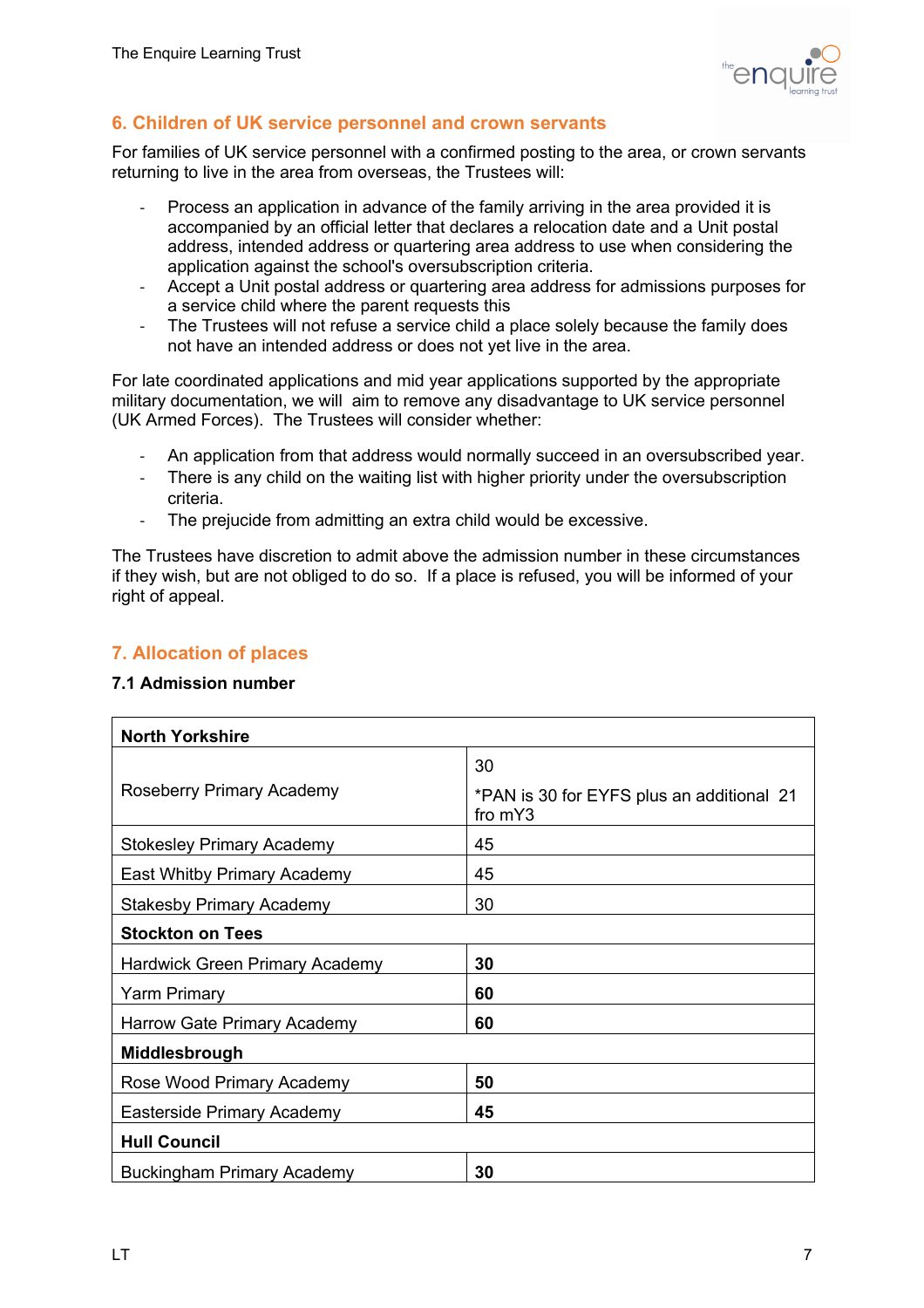

| Southcoates Primary Academy                    | 60 |  |  |  |
|------------------------------------------------|----|--|--|--|
| <b>North East Lincolnshire</b>                 |    |  |  |  |
| <b>Eastfield Primary Academy</b>               | 30 |  |  |  |
| Middlethorpe Primary Academy                   | 30 |  |  |  |
| Laceby Acres Primary Academy                   | 30 |  |  |  |
| <b>Humberston Cloverfields Primary Academy</b> | 45 |  |  |  |
| <b>Elliston Primary Academy</b>                | 45 |  |  |  |
| <b>Welholme Primary Academy</b>                | 90 |  |  |  |
| <b>Enfield Primary Academy</b>                 | 25 |  |  |  |
| Springfield Primary Academy                    | 45 |  |  |  |
| Lincolnshire                                   |    |  |  |  |
| <b>Keelby Primary Academy</b>                  | 30 |  |  |  |
| <b>Tameside</b>                                |    |  |  |  |
| <b>Manchester Road Primary</b>                 | 60 |  |  |  |
| Linden Road Primary Academy                    | 30 |  |  |  |
| Moorside Primary Academy                       | 60 |  |  |  |
| <b>Godley Primary Academy</b>                  | 30 |  |  |  |
| <b>Flowery Field Primary School</b>            | 90 |  |  |  |
| Oakfield Primary Academy                       | 30 |  |  |  |
| Dowson Primary Academy                         | 60 |  |  |  |
| <b>Bradley Green Primary Academy</b>           | 30 |  |  |  |
| <b>Endeavour Primary Academy</b>               | 45 |  |  |  |

#### **7.2 Oversubscription criteria**

All children whose Education, Health and Care (EHC) Plan names the school will be admitted before any other places are allocated.

If the school is not oversubscribed, all applicants will be offered a place.

In the event that the school receives more applications than the number of places it has available, places will be given to those children who meet any of the criteria set out below, in order until all places are filled.

*1. A 'looked after child' or a child who was previously looked after but immediately after being looked after became subject to an adoption, child arrangements, or special guardianship order including those who appear (to the admissions authority) to have been in state care outside of England and ceased to be in state care as a result of being adopted. A looked after child is a child who is (a) in the care of a local authority, or (b) being provided with accommodation by a local authority in the exercise of their social services functions (see the definition in Section 22 (1) of the Children Act 1989) .*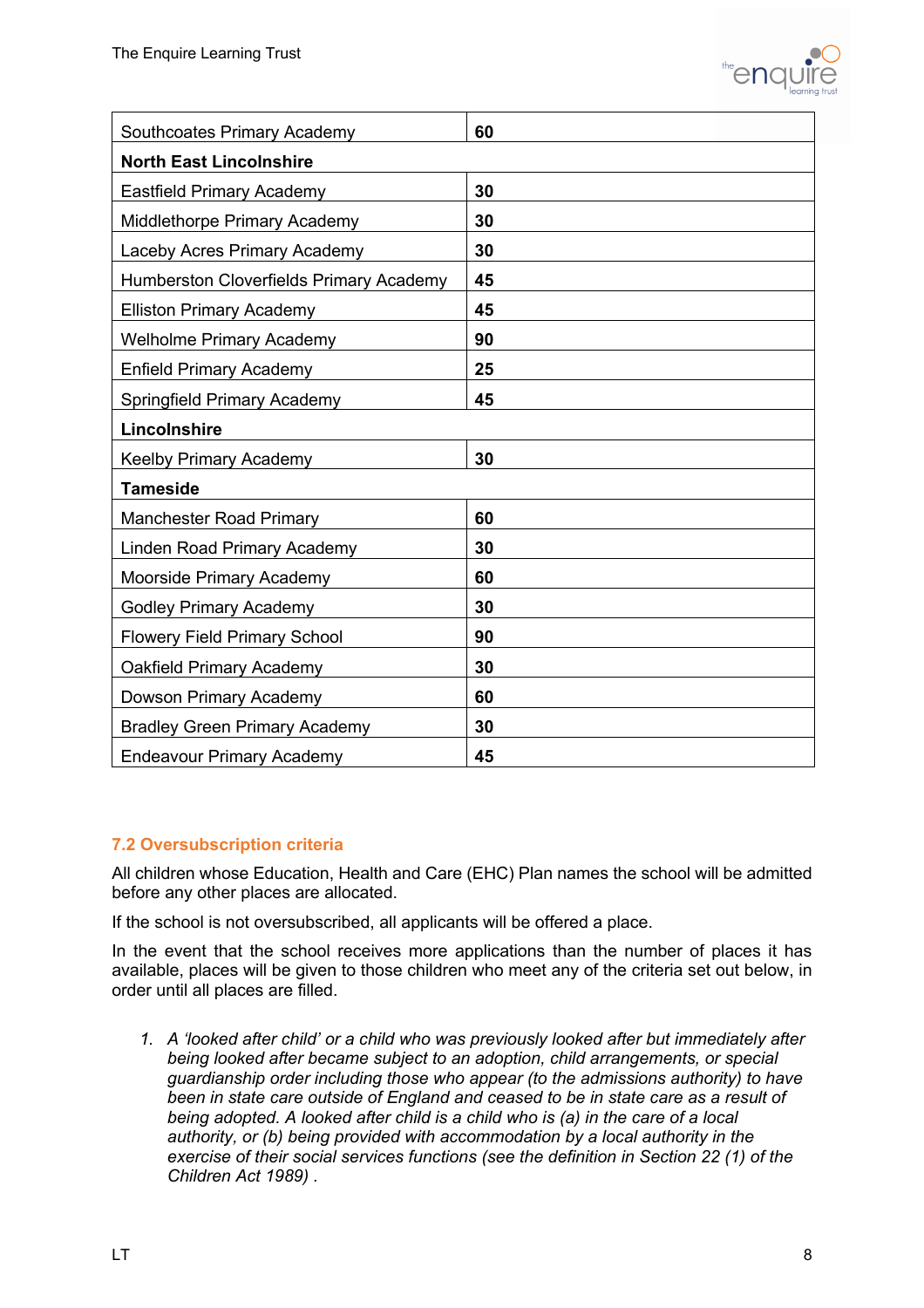

- *2. Priority will next be given to children with siblings at the school. Siblings include step siblings, foster siblings, adopted siblings and other children living permanently at the same address. Priority will not be given to children with siblings who are former pupils of the school.*
- *3. Pupils whose main residence is within the catchment area. Parents can view each academy catchment area through their local authority website. NB; criterion 3 is not applicable in full to Lincolnshire or Tameside academies because they do not have catchment areas.*
- *4. Priority will next be given to children of staff at the academy, in either of the following circumstances:*

*a) The member of staff has been employed at the school for two or more years at the time at which the application for admission to the school is made, or b) The member of staff is recruited to fill a vacant post for which there is a demonstrable skill shortage*

*5. Distance* 

*For all Tameside Academies distance will be measured as a straight line from the child's home address, using the address point assigned by the National Land and Property Gazetteer, to the main gate to the school property. Measurements will be made using the local authority's school admissions data mapping software, which uses a Geographical Information System based on Ordnance Survey.*

*For all Lincolnshire academies distance will be measured as a straight line calculated electronically to three figures after the decimal point by Lincolnshire County Council school admissions team from the Post Office address of the home to the Post Office address point of the school.* 

*For all North East Lincolnshire, North Yorkshire, Middlesbrough and Stockton On Tees academies distance will be measure by a straight line from the from door of the child's home address (including flats) to the main entrance of the academy, using the local authorities computerized measuring system, with those living closer to the academy receiving the higher priority.* 

*For all Hull County Council academies distance will be measured by the shortest available safe route for pedestrians along footpaths, using footpaths alongside roads marked on the current street map of the City. Front entrance of home property (residence) to main entrance of school site is used. The Authority will use Routefinder, a computer mapping system, to make measurements.*

*The Enquire Learning Trust and its academies work within all Local Authority Fair Access Protocols.*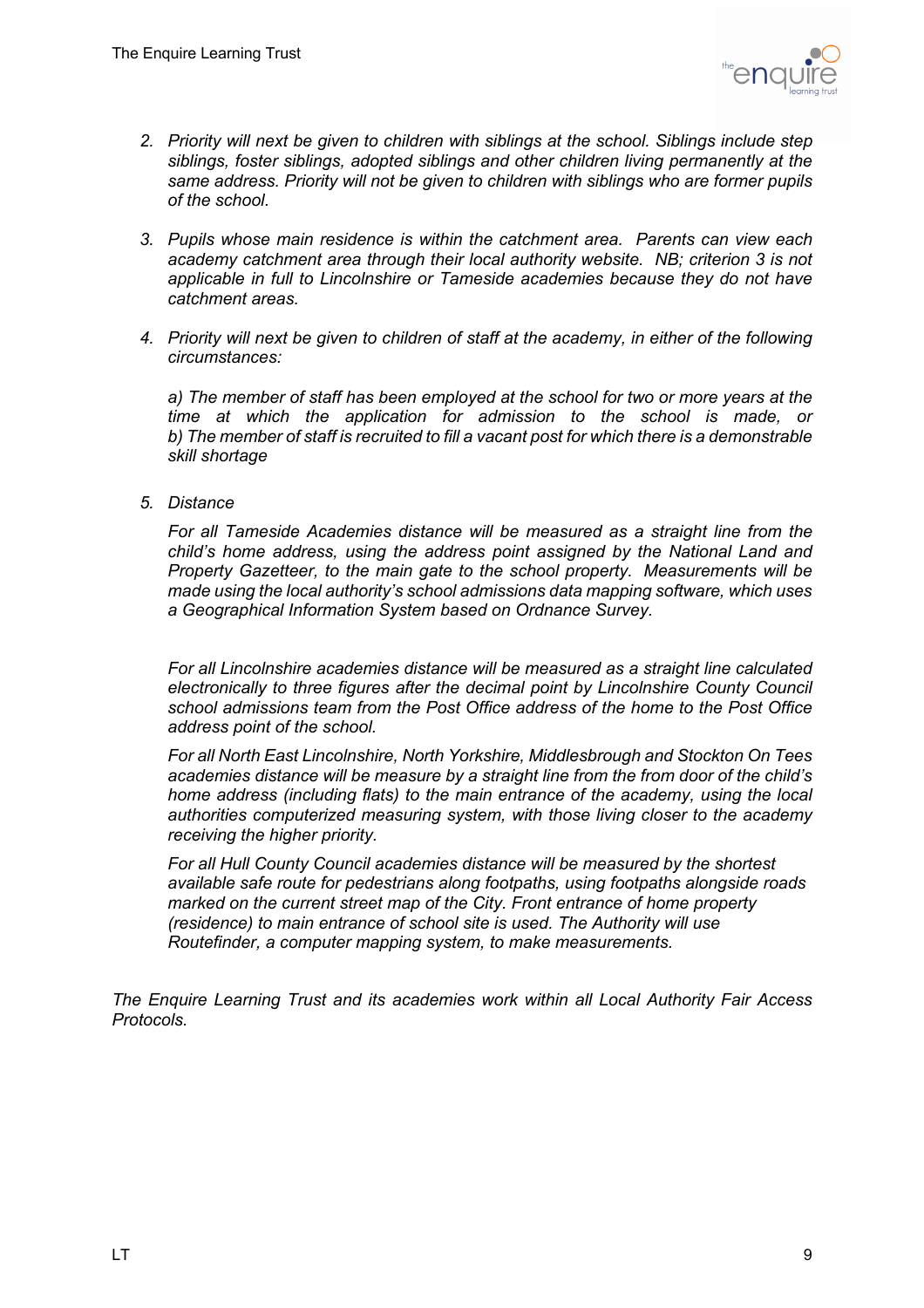

#### **7.3 Tie break**

In the case of 2 or more applications that cannot be separated by the oversubscription criteria outlined above, the school will use the distance between the school and a child's home as a tie breaker to decide between applicants. Priority will be given to children who live closest to the school. Distance will be measured as outlined above in criterion 5. A child's home address will be considered to be where he/she is resident for the majority of nights in a normal school week.

Where the distance between 2 children's homes and the school is the same, random allocation will be used to decide between them. This process will be independently verified.

#### **8. In-year admissions**

You can apply for a place for your child at any time outside the normal admissions round. As is the case in the normal admissions round, all children whose EHC plan names the school will be admitted.

Likewise, if there are spaces available in the year group you are applying for, your child will always be offered a place.

If there are no spaces available at the time of your application, your child's name will be added to a waiting list for the relevant year group. When a space becomes available it will be filled by one of the pupils on the waiting list in accordance with the oversubscription criteria listed in section 6.2 of this policy. Priority will not be given to children on the basis that they have been on the waiting list the longest.

Applications for in-year admissions should be sent to your local authority as listed in section 4 of this policy.

#### **9. Deferred entry or admission below compulsory school age.**

Where a place has been offered and accepted:

- a) Your child is entitled to a full-time place in the September following their fourth birthday;
- b) You can defer the date your child is admitted to the school until later in the school year, but not beyond the point at which they reach compulsory school age and not beyond the beginning of the final term of the school year for which it was made;
- c) Parents can also request that their child may attend part-time until later in the school year until the child reaches compulsory school age.

#### **10. Waiting List**

A waiting list will be kept at each academy until the 31<sup>st</sup> December of each school year of admission. Each child will be added to the list and ranked in line with the oversubscription criteria. Priority will not be given to children based on the date of their application or when their name was added to the list. Looked after children, previously looked after children, and those allocated a place at the school in accordance with a Fair Access Protocol, **must** take precedence over those on a waiting list.